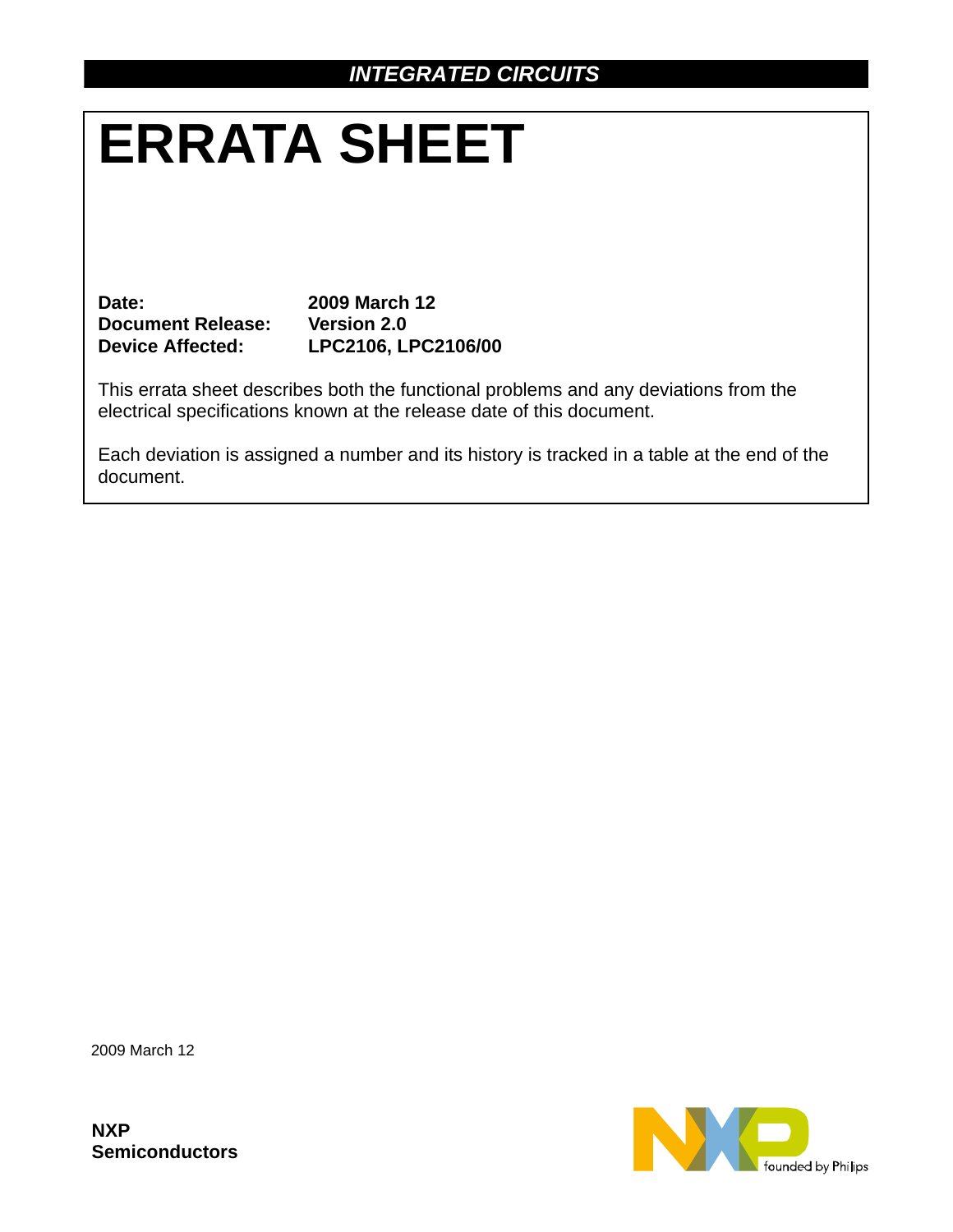# **Document revision history**

| Rev   | Date:         | <b>Description</b>                                    |
|-------|---------------|-------------------------------------------------------|
| 2.0 ا | 2009 March 12 | . Document revision table was added<br>2. Added Rev E |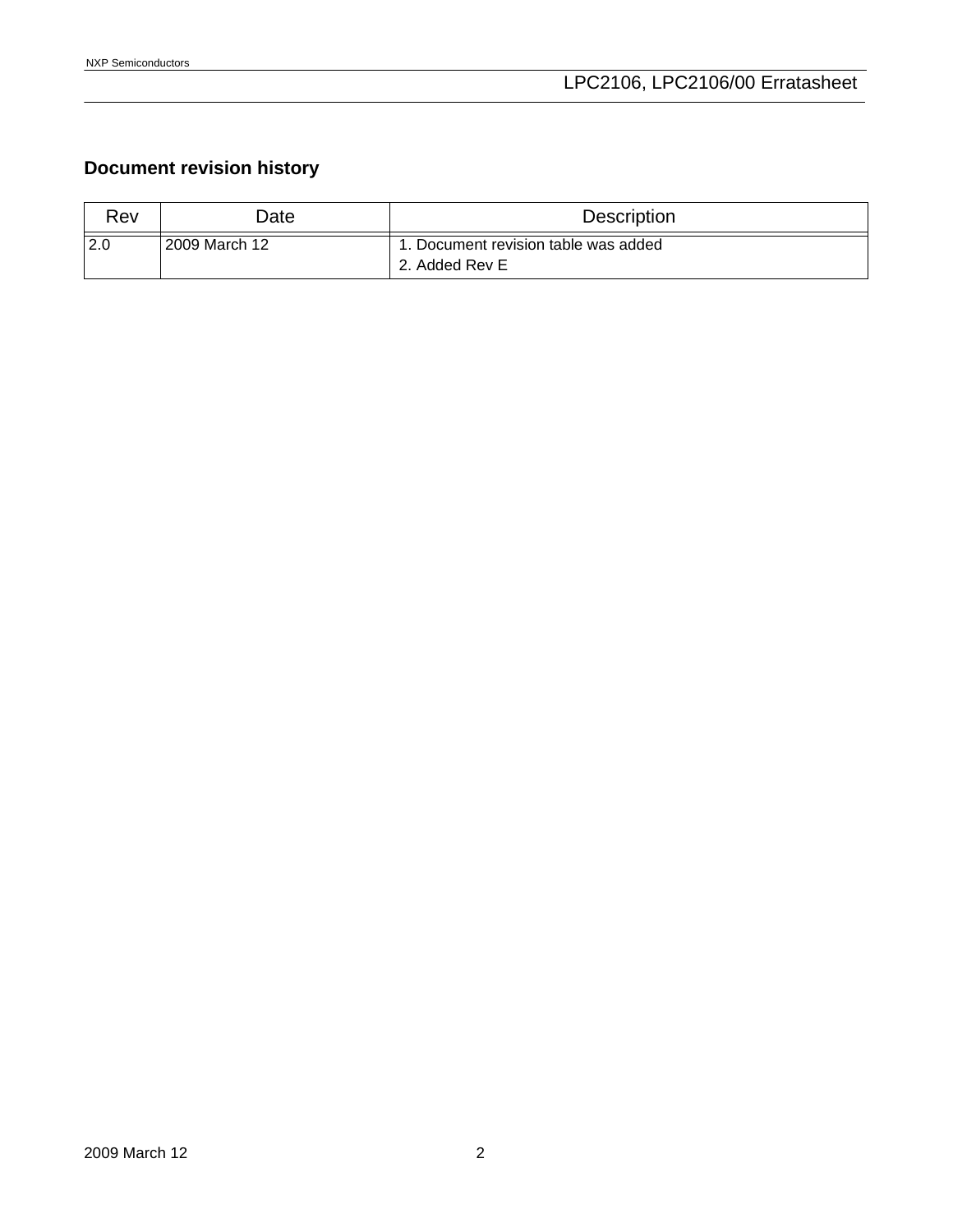## **Identification:**

LPC2106 devices typically have the following top-side marking:

LPC2106xxx xxxxxxx xxYYWW R

LPC2106/00 devices typically have the following top-side marking:

LPC2106xxx /00 xxxxxxx xxYYWWR

The last letter in the last line (field 'R') will identify the device revision. This Errata Sheet covers the following revisions of the LPC2106 and LPC2106/00:

| Revision Identifier (R) | Comment                 |
|-------------------------|-------------------------|
| A                       | Initial device revision |
| B                       | Second device revision  |
| C                       | Third device revision   |
| $\mathbf{D}^{\prime}$   | Fourth device revision  |
| E                       | Fifth device revision   |

Field 'YY' states the year the device was manufactured. Field 'WW' states the week the device was manufactured during that year.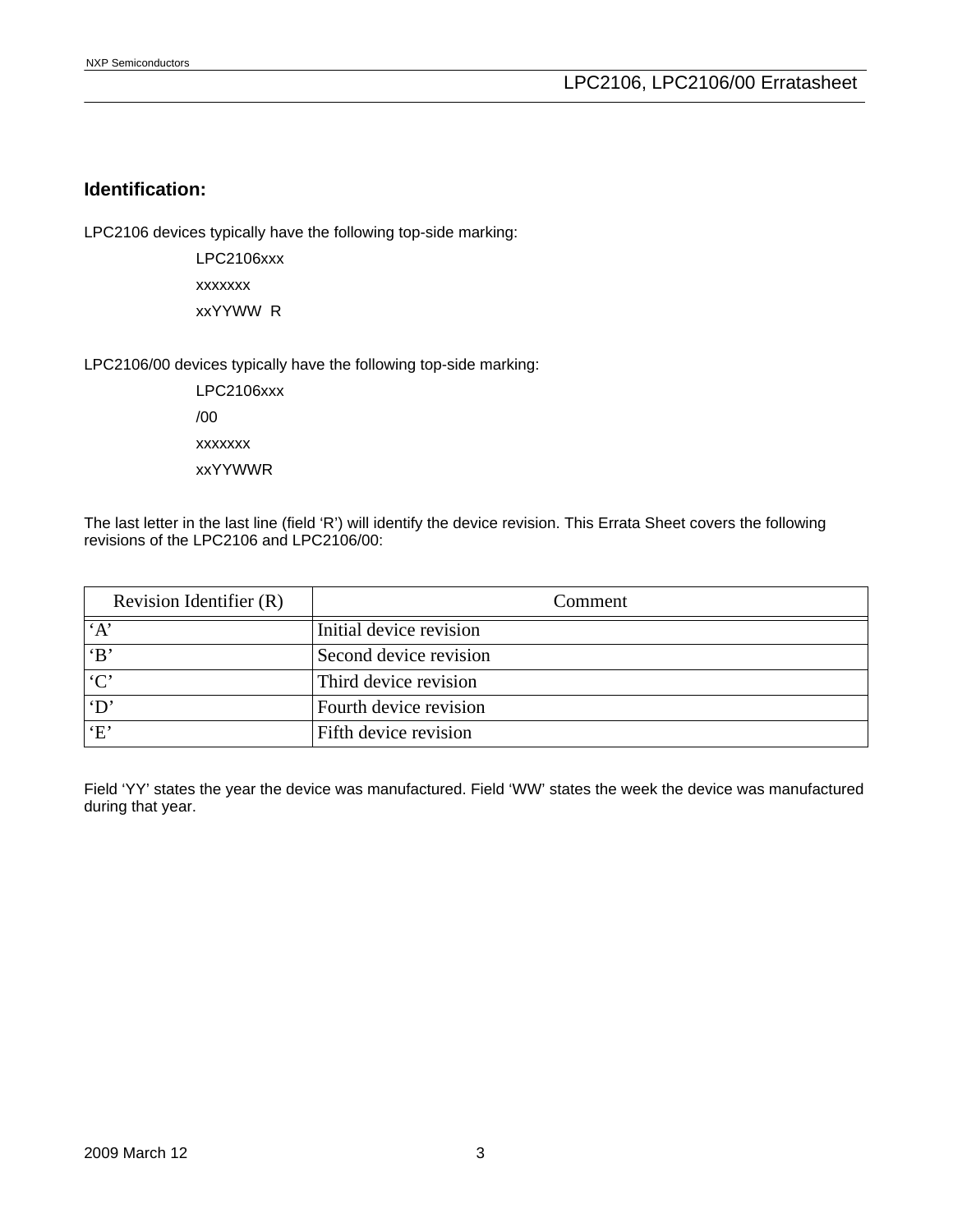# **Errata Overview - Functional Problems**

| <b>Functional Problem</b> | <b>Short Description</b>                                                | Device Revision the problem<br>occurs in |  |
|---------------------------|-------------------------------------------------------------------------|------------------------------------------|--|
| IAP.1                     | No return from IAP erase/program call                                   | A, B, C                                  |  |
| SPI.1                     | Unintentional clearing of SPI interrupt flag                            | A, B, C, D                               |  |
| SPI.2                     | Incorrect shifting of data in slave mode at lower<br>frequencies        | A, B, C, D                               |  |
| <b>VPBDIV.1</b>           | Incorrect read of VPBDIV                                                | A, B, C, D                               |  |
| CORE.1                    | Incorrect load of the link register                                     | A, B, C, D, E                            |  |
| Timer.1                   | <b>Missed Interrupt Potential</b>                                       | A, B, C, D                               |  |
| PWM.1                     | Missed Interrupt Potential for Match<br>Functionality                   | A, B, C, D                               |  |
| UART.1                    | Coinciding VPB read and hardware register<br>update                     | A, B, C, D                               |  |
| Reset.1                   | Device does not power up correctly under<br>certain internal conditions | A, B, C                                  |  |

# **Errata Overview - AC/DC Deviations**

| AC/DC<br><b>Deviations</b> | <b>Short Description</b>         | Device Revision<br>the deviation<br>occurs in |
|----------------------------|----------------------------------|-----------------------------------------------|
| 'ou'                       | Different I <sub>pu</sub> values | A, B, C, D, E                                 |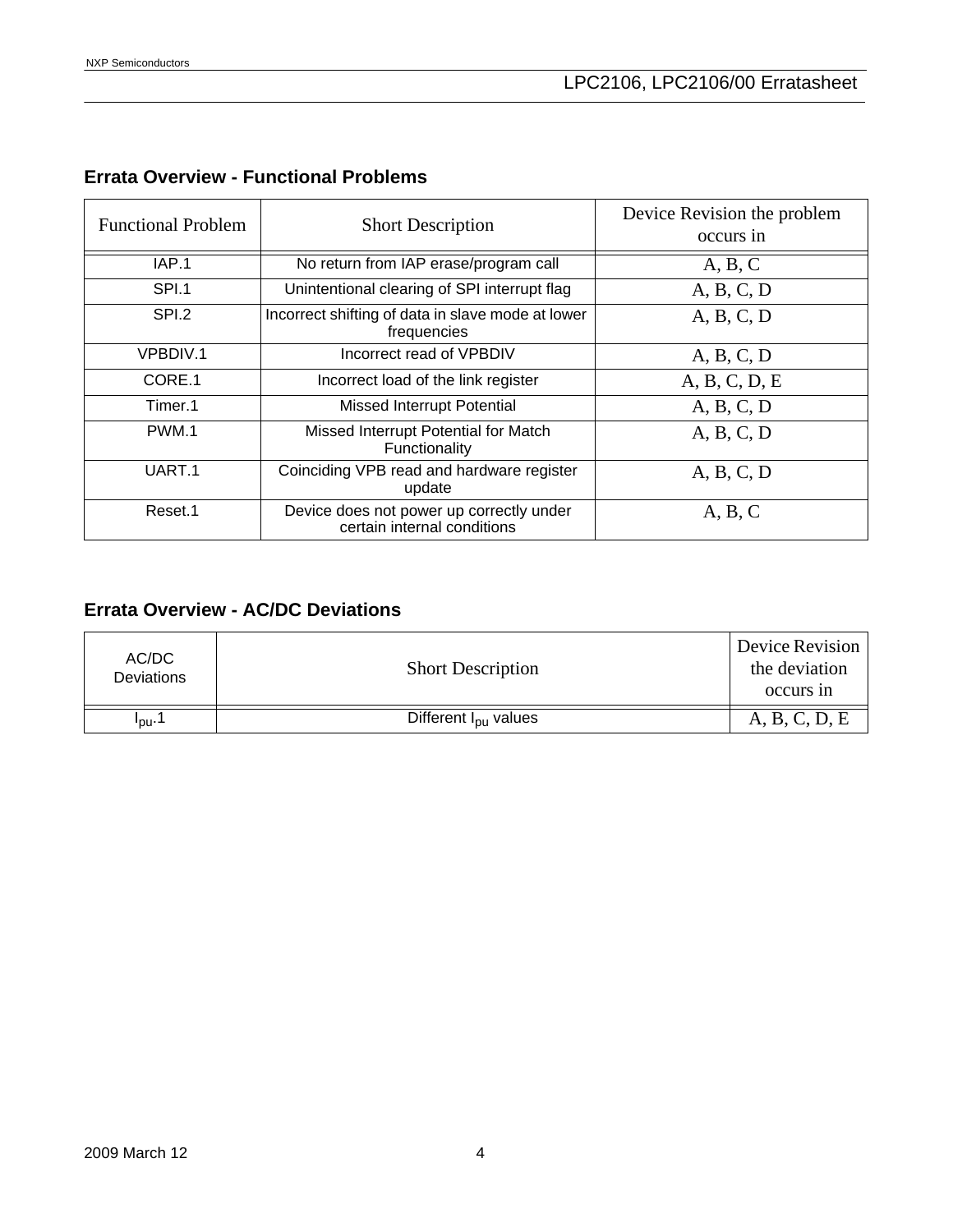## **Functional Problems of LPC2106**

#### **IAP.1 Flash memory programming interface timing problem**

- Introduction: The Flash memory on the LPC2106 offers In-Application Programming (IAP) functionality. The IAP routines are part of the on-chip boot loader software, which controls the interface between the digital logic and the Flash memory. Please note that all programming methods (JTAG, ISP, IAP) use IAP calls.
- Problem: Due to a timing problem in the interface between the Flash block and the digital logic the following problem may occur:

If the boot loader revision in the device is previous to V1.52 then in up to 10% of the devices the Flash memory interface at some point during an IAP programming or erase operation may never return from the IAP call. Please note that devices that pass the IAP programming are functional and do not suffer from any long-term reliability problems.

Devices with a date code prior to 0426 (manufactured before week 26 in 2004) are generally affected by this problem unless you receive devices with updated boot loader software from your distributor. Parts marked with date code 0426 or later are not affected by this problem. Please refer to page 2 of this document for details on how to identify the date code.

#### Workarounds:

1) The on-chip boot-loader software can be updated via ISP to correct this issue. The boot loader update files can be downloaded here:

*http://www.nxp.com/files/products/standard/microcontrollers/utilities/lpc2000\_bl\_update.zip*

The boot-loader version can be read out using the Philips Flash ISP Utility which can be found here:

*http://www.nxp.com/files/products/standard/microcontrollers/utilities/lpc2000\_flash\_utility.zip*

Both links can also be found on the product information page for this product under the Support & Tools section which can be found here:

*http://www.nxp.com/pip/LPC2106.html*

2) Limiting the external clock frequency to 12 MHz AND making sure the on-chip PLL is turned OFF while programming any part of the Flash memory reduces the likelihood of the occurrence significantly. During In-System-Programming the PLL is turned off by default.

#### **SPI.1 Unintentional clearing of SPI interrupt flag**

- Introduction: The SPI interrupt flag is set by the SPI interface to generate an interrupt. It is cleared by writing a 1 to this bit.
- Problem: A write to any register associated with the SPI peripheral will clear the SPI interrupt register.
- work-around: Avoid writing to SPI registers while transmissions are in progress or while SPI interrupts are pending.

#### **SPI.2 Incorrect shifting of data in slave mode at lower frequencies**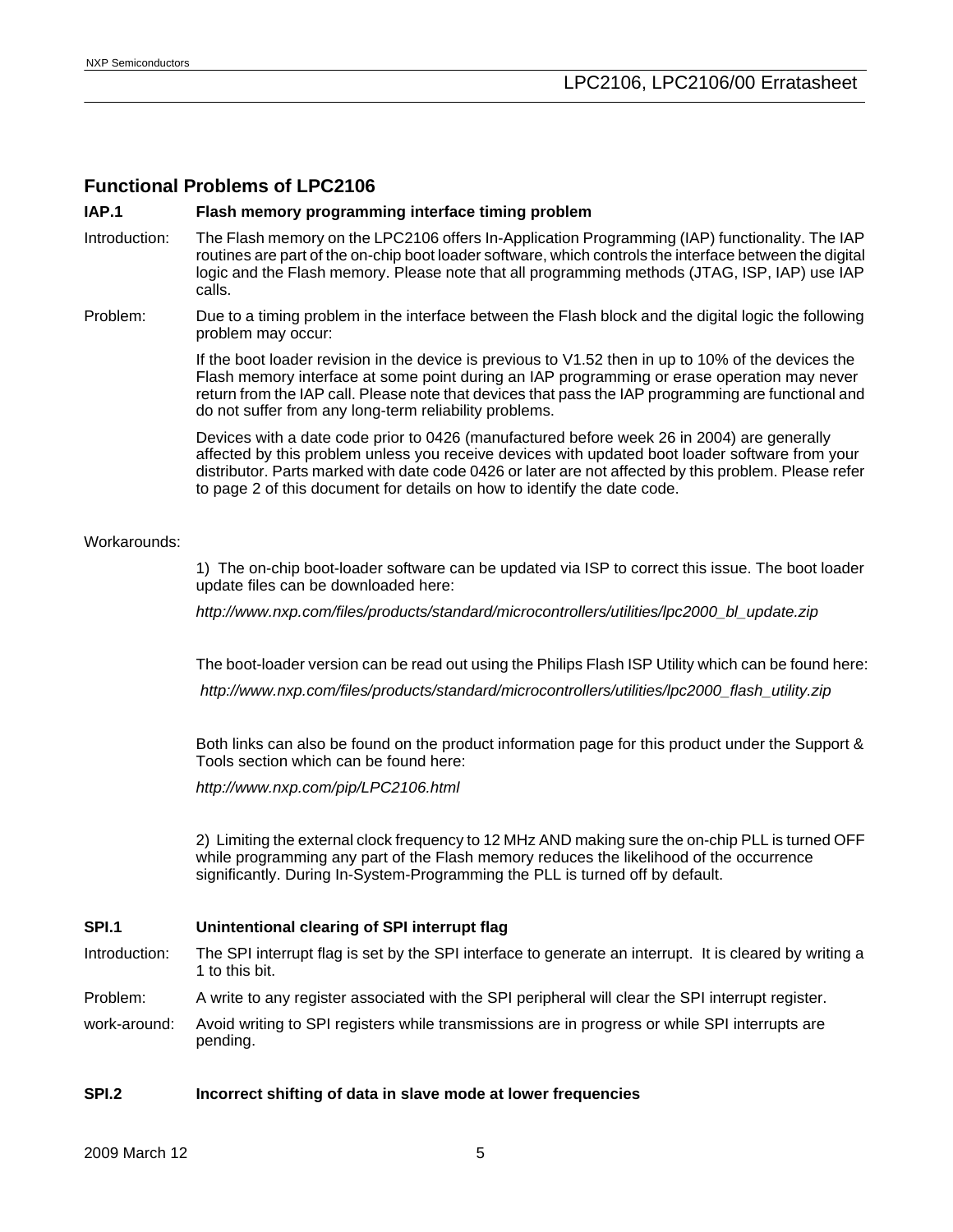Introduction: In slave mode, the SPI can set the clock phase (CPHA) to 0 or 1.

Problem: Consider the following conditions:

a. SPI is configured as a slave (with CPHA=0).

b. SPI is running at a low frequency.

In slave mode, the SPIF (SPI Transfer Complete Flag) bit is set on the last sampling edge of SCK. If CPHA is set to 0 then the last sampling edge of SCK would be the rising edge.

Under the above conditions, if the SPI Data Register (SPDR) is written to less than a half SCLK cycle after the SPIF bit is set (this would happen if the SPI frequency is low) then the SPDR will shift data one clock early for the next transfers.

Lowering the SPI frequency would increase the likelihood of the SPDR write happening in the first half SCK cycle of the last sampling clock.

- Work-around: There are two possible workarounds:
	- 1) Use CPHA=1.

2) If the data is shifted incorrectly when CPHA is set to 0 then delaying the write to SPDR after the half SCK cycle of the last sampling clock would resolve this issue.

#### **VPBDIV.1 Incorrect read of VPBDIV**

- Introduction: The Peripheral Bus Divider (VPBDIV) divides the processor clock (CCLK) by one, two, or four. This is the clock that is provided to the peripheral bus.
- Problem: Reading the VPBDIV register may return an incorrect value.
- work-around: Performing two consecutive reads of the VPBDIV assures that the correct value is returned.

#### **TIMER.1 Missed Interrupt Potential**

- Introduction: The Timers may be configured so that events such as Match and Capture, cause interrupts. Bits in the Interrupt Register (IR) indicate the source of the interrupt, whether from Capture or Match.
- Problem: If more than one interrupt for multiple Match events using the same Timer are enabled, it is possible that one of the match interrupts may not be recognized. If this occurs no more interrupts from that specific match register will be recognized. This could happen in a scenario where the match events are very close to each other. This issue also affects the Capture functionality.

#### Specific details:

Suppose that two match events are very close to each other (Say Match0 and Match1). Also assume that the Match0 event occurs first. When the Match0 interrupt occurs the 0th bit of the Interrupt Register will be set. To exit the Interrupt Service Routine of Match0, this bit has to be cleared in the Interrupt Register. The clearing of this bit might be done by using the following statement:

T0  $IR = 0x1$ ;

It is possible that software will be writing a 1 to bit 0 of the Interrupt Register while a Match1 event occurs, meaning that hardware needs to set the bit 1 of the Interrupt Register. In this case, since hardware is accessing the register at the same time as software, bit 1 for Match1 never gets set, causing the interrupt to be missed.

In summary, while software is writing to the Interrupt Register, any Match or Capture event (which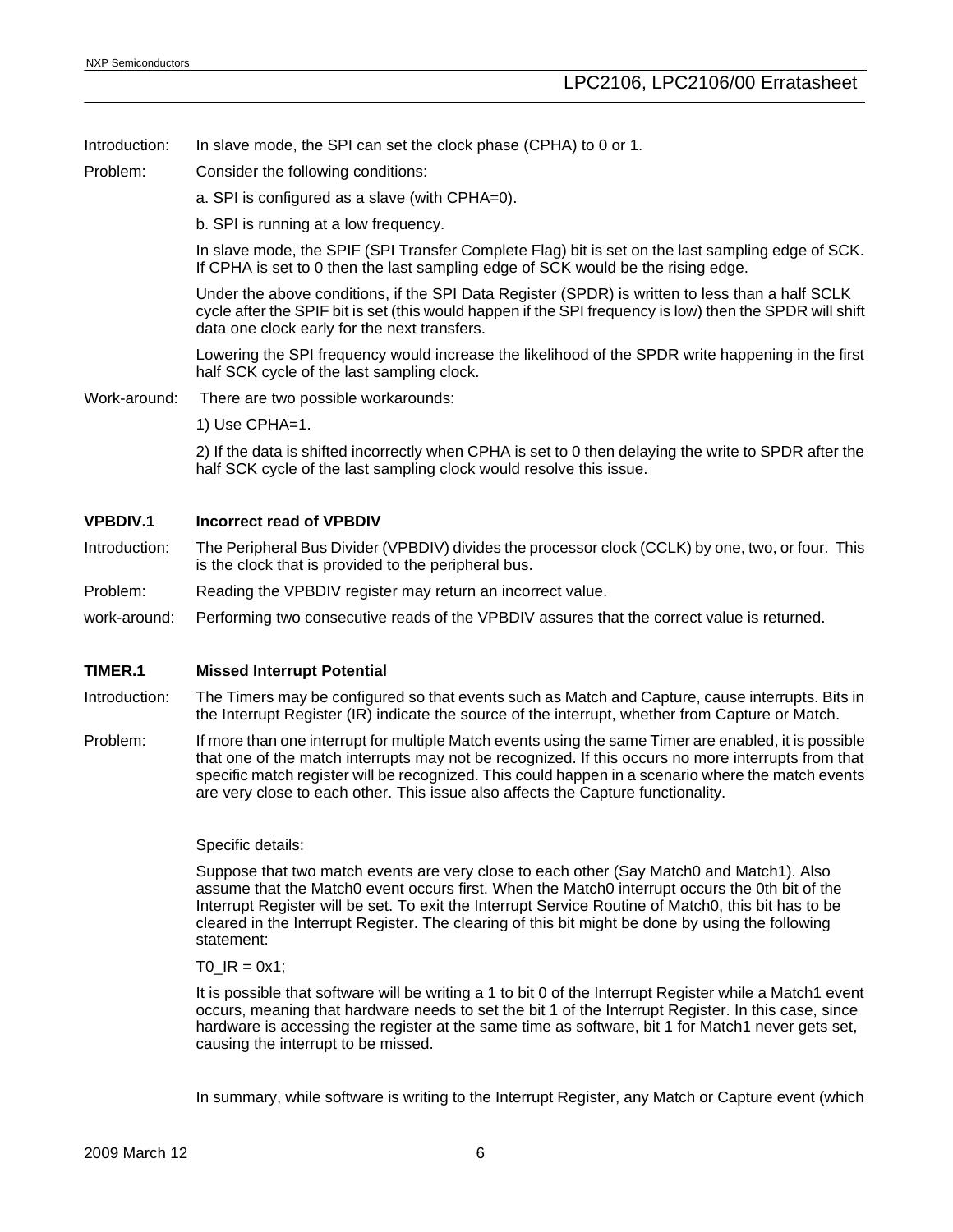are configured to interrupt the core) occurring at the same time may result in the subsequent interrupt not being recognized.

Similarly for the Capture event, if a capture event occurs while a Match event is being is serviced then the Capture event might be missed if the software and hardware accesses coincide.

Affected features:

1. Interrupt on Match for Timer0/1.

2. Interrupt on Capture for Timer0/1.

3. These same features will be affected when using PWM.

Work-around: There is no clear workaround for this problem but some of the below mentioned solutions could work with some applications.

Possible workarounds for Match functionality:

- 1. If the application only needs two Match registers then distribute them between Timer 0 and Timer 1 to avoid this problem.
- 2. Stop the timer before accessing the Interrupt register for clearing the interrupt and then start timer again after the access is completed.
- 3. Polling for interrupt: Supposing that there are two Match events (Match X and Match Y). At the end of the Interrupt Service Routine (ISR) for Match X, compare the Timer Counter value with the Match Register Y value. If the Timer Counter value is more than the Match Register Y value then it is possible that this event might have been missed. In this case jump to the ISR directly and service Match event Y.

Possible workarounds for Capture functionality:

- 1. Try to spread the capture events between both timers if there are two capture events. If the application also has a match event then one of the capture events may suffer.
- 2. Polling for Capture: At the end of a Match interrupt ISR or Capture event ISR compare the previous Capture value with the current Capture value. If the Capture value has changed then the Capture event might have been missed. In this case, jump to the ISR directly and service the Capture event.

#### **PWM.1 Missed Interrupt Potential for the Match functionality. The description is same as above.**

#### **Core.1 Incorrect update of the Abort Link register in Thumb state**

- Introduction: If the processor is in Thumb state and executing the code sequence STR, STMIA or PUSH followed by a PCrelative load, and the STR, STMIA or PUSH is aborted, the PC is saved to the abort link register.
- Problem: In this situation the PC is saved to the abort link register in word resolution, instead of half-word resolution.

Conditions:

The processor must be in Thumb state, and the following sequence must occur:

<any instruction>

<STR, STMIA, PUSH> <---- data abort on this instruction

LDR rn, [pc,#offset]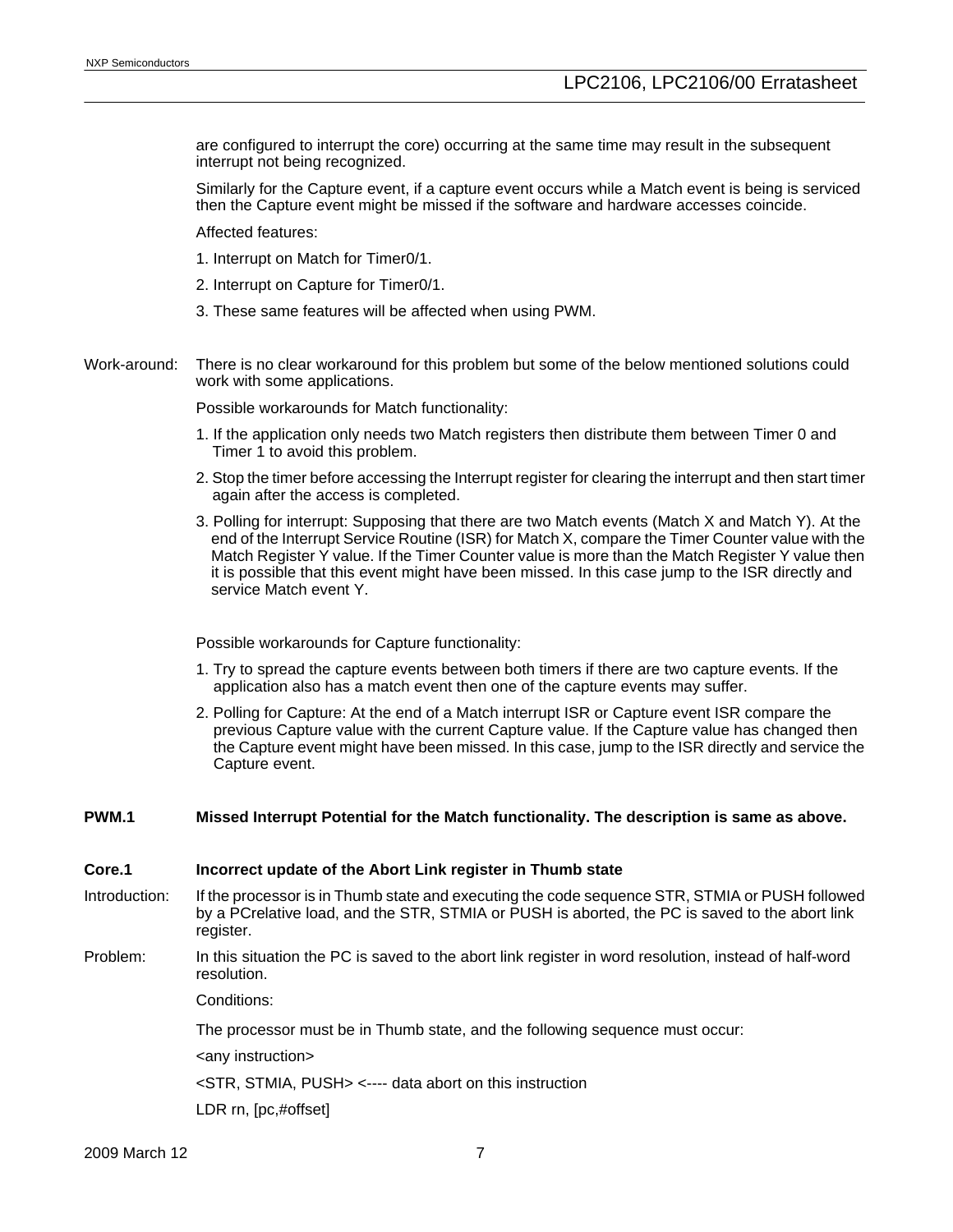In this case the PC is saved to the link register R14\_abt in only word resolution, not half-word resolution. The effect is that the link register holds an address that could be #2 less than it should be, so any abort handler could return to one instruction earlier than intended.

Work around: In a system that does not use Thumb state, there will be no problem.

In a system that uses Thumb state but does not use data aborts, or does not try to use data aborts in a recoverable manner, there will be no problem.

Otherwise the workaround is to ensure that a STR, STMIA or PUSH cannot precede a PC-relative load. One method for this is to add a NOP before any PC-relative load instruction. However this is would have to be done manually.

#### **UART.1 Coinciding VPB read and hardware register update.**

Introduction: Reading the contents of the IIR,LSR and MSR registers will clear certain bits in the register.

1. Reading the IIR should clear the THRE status if THRE is the highest priority pending interrupt

(Only affects UART1).

2. Reading LSR should clear the OE/PE/FE/BI bits (affects both UART0 and UART1).

3. Reading MSR should clear the Delta DCD/Trailing Edge RI/Delta DSR/Delta CTS bits (Only affects UART1).

Problem: If hardware is setting one of these above bits while the software is reading the contents of the register the reading process clears all bits in the register including the bit that got set by hardware. The software reads the old value though and the bit that got set by hardware is lost.

Specific details:

Suppose IIR has a modem status interrupt while the other interrupts are inactive and software reads the IIR value (polling) while hardware sets the THRE interrupt then software will read the Modem Interrupt value while the THRE interrupt is cleared i.e the THRE interrupt is lost.

Suppose the LSR is all zeros and software is reading the register while hardware is generating a parity error then the parity error bit is cleared while the software reads the old value (all zeros) i.e. the parity error is lost.

Suppose MSR is all zeros and software is polling the value of the register while the value of CTS is changing then the change in CTS value should result in the Delta CTS bit getting set. Instead software will read all zeros and the Delta CTS bit in the MSR register will be cleared i.e. the Delta CTS status is lost.

#### Work-around:

#### IIR reading:

The IIR bug can be worked around by disabling the modem status interrupt effectively making THRE the lowest priority interrupt. The work-around does not work in software interrupt polling mode. Modem status has to be handled by software polling MSR.

Now there are two cases:

1. A THRE interrupt is pending, software responds to the interrupt by reading the IIR while another, higher priority interrupt is set (e.g. RDA). In this case software will read the THRE status although the status will not be cleared where it should have been. After handling the THRE and RDA interrupt another dummy THRE interrupt may occur, unless in the meantime software has filled THR. This is considered an error although not fatal.

2. A high priority interrupt is pending, software responds to the interrupt by reading the IIR register while a THRE interrupt is set. In this case, software will read the higher priority interrupt and the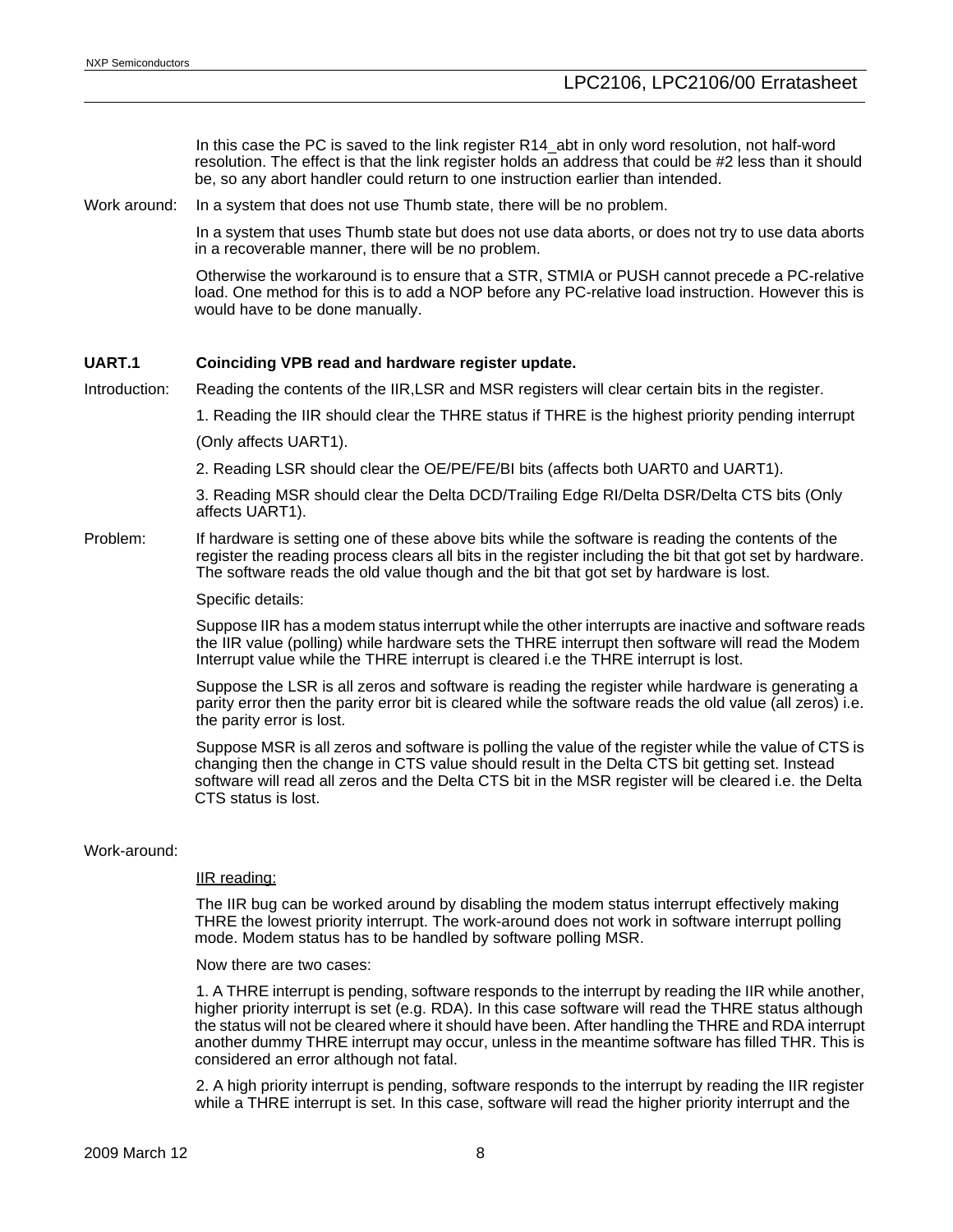THRE interrupt will be handled later. This behaviour is as expected.

#### LSR reading:

A work-around for this problem is to service the OE/PE/FE/BI condition before another character is received which will trigger an LSR update. So basically, service the interrupt in one-character time.

#### MSR reading:

The MSR bug can be worked-around by not using the Delta DCD/Trailing Edge RI/Delta DSR/Delta CTS bits in the MSR but instead use the DCD/TRI/DSR/CTS bits in the same register. To prevent, a transition from being missed software should poll the register's value at a sufficiently high rate.

### **Reset.1 Device does not power up correctly under certain internal conditions**

- Problem: If certain rare chip-internal conditions are met, the device will not start up correctly when executing a power-on reset. The crystal oscillator will be running but the device will not execute code.
- Workaround: Apply a second (warm) reset pulse (without power-on cycle). The minimum time requirement between the first (unsuccessful) reset and the second reset is 4105 external oscillator clock cycles, which means that the assertion of the second reset should occur 4105 cycles or more after the deassertion of the first reset. For example, at 10 MHz, this is equal to 411 µs; at 20 MHz, this is equal to 206 µs.This can be achieved by using an external watchdog timer or by any other circuitry in the application that is able to assert a second reset pulse.

The root cause for this problem has been identified and is fixed from Revision D of this device onwards. This problem is also fixed in the LPC2106/00 versions of this device which have dedicated order numbers (LPC2106FBD48/00 (Package- LQFP48) and LPC2106FHN48/00 (Package-HVQFN48)).

## **AC/DC Deviations of the LPC2106**